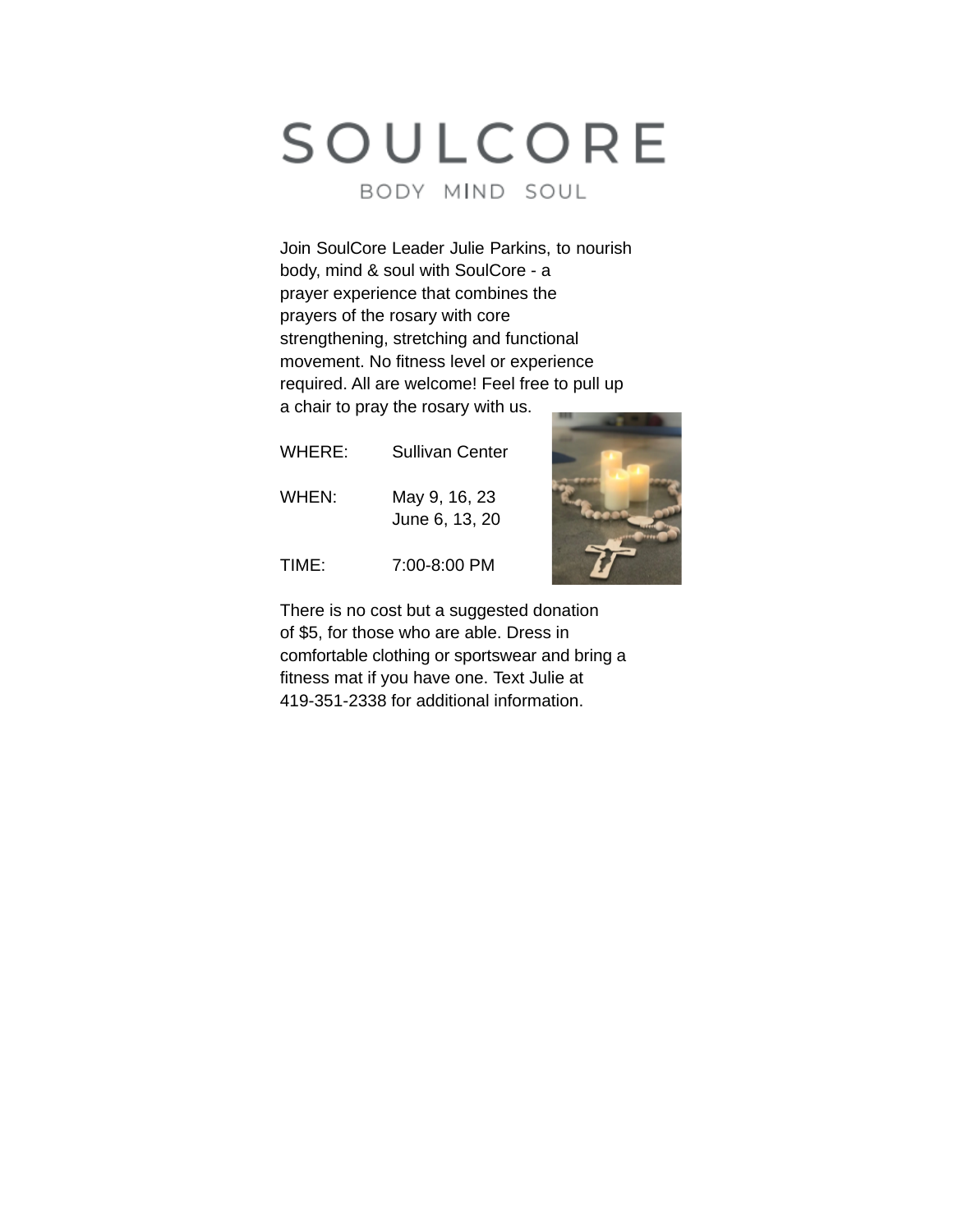# SOULCORE BODY MIND SOUL

#### **What is SoulCore?**

SoulCore is a movement that strengthens body & soul by combining the prayers of the rosary with core-strengthening, stretching and functional movement. SoulCore is a sensory experience that combines candlelight, aromatherapy, music and sacred art, providing participants the opportunity to nourish body, mind & soul while conte plating the mysteries and fruits of the rosary.

#### **How is SoulCore different from other fitness disciplines?**

SoulCore is a movement all its own. It is an exercise of spiritual and physical fitness through prayer. The pure intention of SoulCore is to bring Christians of all ages closer to Christ through the prayers of the Rosary.

SoulCore is founded in monotheism, one true God. It is based in Christian meditation, which is always focused on the life of Jesus Christ. SoulCore is about filling the mind & soul with the life and word of Christ, by meditating on the Mysteries and specifically, the virtues of each Mystery, to slowly be transformed more fully into the image and likeness of the heart and mind of Jesus and Our Blessed Mother.

Our deepest desire is to maintain the integrity of the Rosary and the Catholic faith, to encourage a deeper devotion to the Blessed Mother through the rosary, to grow in virtue and interior peace, and to be strengthened - in body and soul - to be fit instruments to do God's will.

Our Lady's desire is always to lead us closer to her son Jesus. As a Marian apostolate, SoulCore imitates her in striving to draw others closer to Christ through deeper reflection on his life and virtues in the rosary. Anything that could potentially lead us away from Christ is counter to our mission.

#### **How long is each SoulCore Rosary?**

A typical SoulCore Rosary is approximately 50-55 minutes in length.

#### **Are participants saying the prayers out loud?**

The SoulCore leader recites the first part of each prayer out loud, and the second part of every prayer is said in silence. This gives the participants the opportunity to be reflective in the prayers, and go deep in their meditation on the life and word of Christ.

#### **What if I don't know the Rosary?**

SoulCore is a wonderful way to learn it! Each mystery and virtue is announced out loud. The first part of every prayer is also said out loud, so participants are guided through. For the second half of each prayer, until one knows the prayers by heart, one can reflectively be pondering the virtue of the mystery. There are numerous resources online, in bookstores and in Catholic churches that provide the prayers of the rosary.